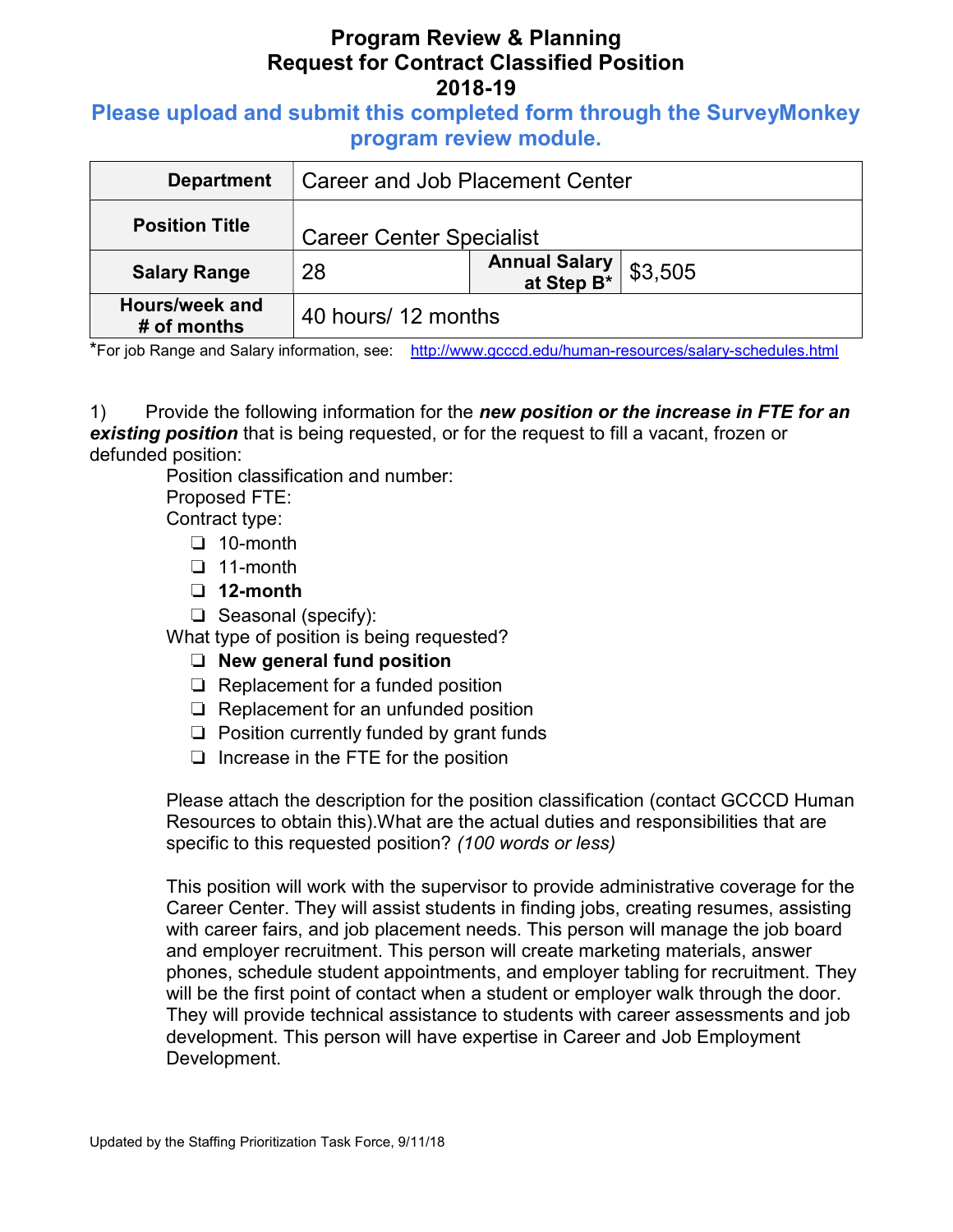# Program Review & Planning Request for Contract Classified Position 2018-19

## Please upload and submit this completed form through the SurveyMonkey program review module.

2) Is the position being requested in order to comply with state or federal mandates/requirements? (Rubric Criterion 1)

☐ No

3. How are the duties of the requested position currently being performed, if at all? How does the lack of this position impact the program or service area? What impact, if any, have frozen or vacant positions within the department had on services or staff workload? (200 words or less) (Rubric Criteria 1)

Duties that are more appropriate for a full-time classified employee are currently being performed by two hourly workers. The Career Center is currently shared with the Transfer Center and the absence of this position has also impacted the Transfer Center's hourly workload. Due to lack of staffing the Career Center does not have around the clock coverage, which results in gaps in scheduling. This greatly impacts the quality and reputation of the program when phone calls, emails and walk-ins are not taken care of on the spot or in a timely manner. The lack of coverage also impacted career counseling appointments in 2017-2018, as they were often interrupted by phone calls and walk-ins. This position was voted on by all full-time counselors, including those from categorical offices, as the number one greatest need for classified staff among the Counseling Department. Additionally, the new Career Center is set to open for this summer 2019, but we currently do not have Career staff to place in the center.

4. How has the program/service area changed over the most recent five academic years and/or how is it expected to change within the next five years (i.e. growth, additional services, increased workload and reorganization) that warrants this position? \*\*Please use both quantitative and qualitative data including, but not limited to: enrollment and productivity data, staffing or other studies, surveys, volume of students or employees served, total comp time accrued, number of hourly/ intern/ volunteer/work-study, and services provided.\*\* (200 words or less) (Rubric Criteria 2)

The Career Center had a total of 1,612 student contacts (including returning and follow-up services) for the 2017-2018 academic year. With the implementation of Guided Pathways the demand for career services will only increase. The school's data shows there was a positive correlation between using career services and student success (see attachment). Students who utilized career services were shown to have higher retention rates and course success in comparison to all other students. The center had a General Counselor coordinate the center at a .5 reassign time and they have now moved into instruction. The center's adjunct career counselor was promoted to a full-time General Counselor, both positions remain vacant. This position was last filled on 6/20/2012.